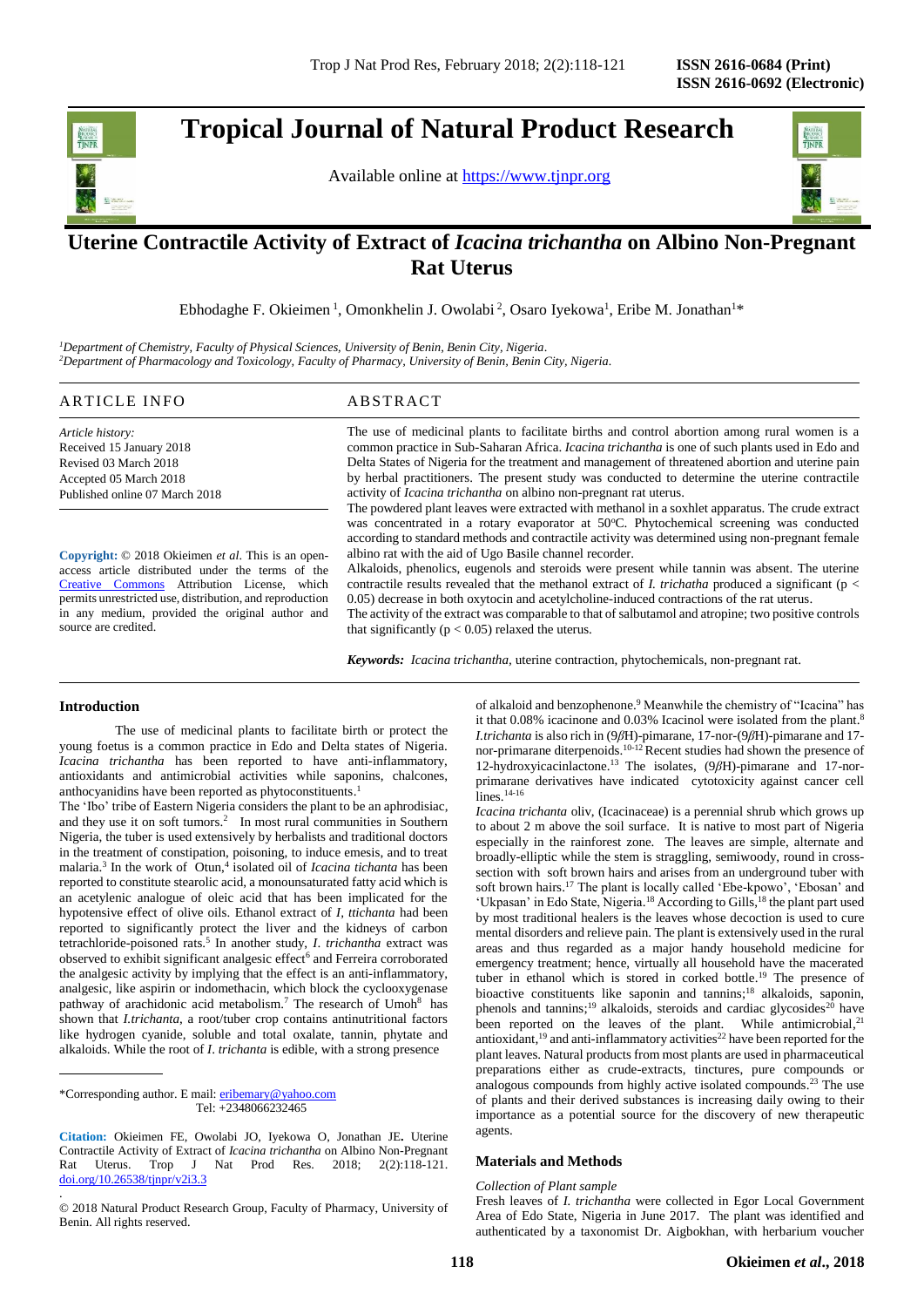number (UBHm 0174) deposited in the Department of Plant Biology and Biotechnology, University of Benin, Benin City, Nigeria. The fresh leaves were rinsed with distilled water, dried under shade for four weeks and pulverized to a fine powder.

# *Drugs and Chemicals*

The following drugs were used: diethylstilbesterol (Merck), Oxytocin (Rotex Medica), Acetylcholine (Sigma Aldrich) and Atropine (Sisbu Xierkang, Pharm. Co. Ltd).

#### *Extraction*

A total of 500 g of the plant material was extracted with a soxhlet apparatus using 1.5 L of methanol (BDH, England) as the solvent. The extract was concentrated in vacuo at 50°C. The extract was stored in a refrigerator at 4 <sup>o</sup>C until needed for the experiment.

# *Phytochemical Screening*

The extract was subjected to preliminary phytochemical screening for the detection of glycosides, saponins, eugenols, tannins, phenolics, terpenoids, steroids, flavonoids and alkaloids.<sup>24, 25</sup>

# *Animals*

Non-pregnant female albino rats (210-230 g) were obtained from the animal house of the Department of Pharmacology and Toxicology, Faculty of Pharmacy, University of Benin. The animals were maintained under standard environmental conditions and had free access to standard rat feeds (Broiler mash) and water. The rats were allowed an acclimatized period of two weeks before the experiment. The animals were handled according to standard guidelines for the use and care of experimental animals.

#### *Acute toxicity test*

The acute toxicity of *I. tridaantha* in rat was estimated using the method described by Lorke. <sup>26</sup> Animals received oral administration of 10, 100, 1000, 1600, 2900 and 5000 mg/kg of methanol extract of *I. trichantha*. Control group received distilled water orally. Animals were observed for 24 hours for death and other toxic signs/symptoms.

# *Preparation of physiological salt solution (De-Jalon)*

Sodium chloride (45.0g), KCl (2.10 g), NaHCO<sub>3</sub> (2.50 g) and D-glucose (2.50g) were weighed and made into a solution of 3.5 L distilled water. Calcium chloride (0.40 g) was made into a solution of 1.5 L distilled water in a separate beaker. Both solutions were then added to give 5 L.

# *In vivo* Contractile activity

Five female non-pregnant rats (210-220 g) were pretreated and primed with 0.2 mg/kg of diethyestilbesterol intraperitoneally for 24 hours.<sup>27</sup> The rats were sacrificed under chloroform anaesthesia. The uterus was identified and the two horns of the uterus cut out and transferred to a petridish containing the physiological salt solution (PSS). One centimeters (1 cm) length of the uterus was cut out and threaded using a surgical silk. The channel recorder of Ugo Basile was calibrated, threaded with the uterus and connected to a transducer. The uterus tissue was mounted in 10 mL of organ bath containing De-Jalon solution and allowed to equilibrate for 30 minutes with periodic changing of the physiological solution every ten minutes. The tissue was aerated with air via an aerator and temperature maintained at  $37^{\circ}$ C with a pH of 7.4. The spontaneous contraction of the uterus was recorded with FT 03 transducer connected to an interval until constant responses were recorded via a force displacement transducer (model FT03) coupled with bridge amplifier and power Lab 4/25 data acquisition system connected to a computer running Lab-Chart 6 software. The transducer was previously calibrated to establish a relationship between the force applied to the transducer and the gauge deflection (0.5 g). The tissue was put under 0.5 g tension. The two standard drugs for uterine contraction used were oxytocin and acetylcholine. For oxytocin, concentrations of 0.1 i.u/ml and 1.0 i.u/mL were prepared and volumes of 0.1 mL, 0.2 mL, 0.4 mL, 0.8 mL and 1.0 mL of each of these concentrations were used to construct the concentration-response curve. A contact time of 30 seconds was allowed after which the tissue was washed and allowed to relax for 90 seconds before the administration of the next dose.

Acetylcholine (Ach) of 1.0, 100 and 1000 ug/mL concentrations were used at volumes of 0.1, 0.2 and 0.4 mL to construct the concentration-response curve similar to what was used for oxytocin. The effect of the extract (10 and 20 mg/mL) on the concentration-response curves for oxytocin and

acetylcholine was determined. Hence, responses to different doses of oxytocin and acetylcholine alone and in the presence of the extract were obtained. The effect of two positive controls (salbutamol and atropine) were also determined.

#### *Statistical analysis*

All results are expressed as the mean of five experiments  $\pm$  SEM (standard error of mean) and continuous line graph. The data were analyzed statistically by student's t-test using GraphPad instat version 2.05a. The level of significance was  $P < 0.05$ .

# **Results and Discussion**

The phytochemical analysis of the methanol extract of *I.trichantha* leaves is shown in table 1. This result corroborates the findings of Shagal and Kubmarawa**<sup>21</sup>** for ethanol extract of the plant except for the absence of flavonoid and glycoside.

# *Acute toxicity*

The absence of death at 5000 mg/kg of the extract shows that the lethal dose of the methanol extract of the plant is higher than 5000 mg/kg which may be an indication of the safety of the plant.

# *Effect on the isolated rat uterus*

The traces and the results of the effect of the methanol extract of *Icacina trichantha* on oxytocin and acetylcholine-induced contraction in the nonpregnant rat uterus are shown in Figures 1, 2 and 3.

Figures 2 and 3 indicate the effects of the methanol extract of *Icacina trichantha* on oxytocin and acetylcholine-induced contractions, respectively on the non-pregnant rat uterus.

The results obtained for the uterine contractile activity indicate that the methanol extract of *I. trichantha* produced a significant (p < 0.05) decrease in both oxytocin and acetylcholine-induced contractions of the rat uterus (figures 2 and 3).

The results in figure 2 also show a comparative inhibitory activity produced by the extract and salbutamol which is used clinically in the treatment of threatened abortion in pregnant uterus, while figure 3 shows a comparative inhibitory activity produced by the extract and atropine on acetylcholine-induced contraction. The activity of the extract is similar to that of salbutamol and atropine, two positive controls that significantly  $(p < 0.05)$  relaxed the uterus (Figures 2 and 3, respectively).

Results obtained from this study clearly indicate a shift of the concentration-response curve to the right produced by both doses of the extract. This shift was significant and similar to that produced by salbutamol and atropine.

Conversely, a significant decrease in the E-max was also seen due to the administration of the extract.

The uterus is spontaneously active, which means that, with or without any nervous/hormonal stimulation, a piece of isolated, pregnant or nonpregnant, uterus will produce regular spontaneous contractions.<sup>28</sup>

**Table 1:** Phytochemical screening of methanol extract of *I. trichantha.*

| <b>Phytochemical constituents</b> | <b>Methanol extract</b> |
|-----------------------------------|-------------------------|
| Glycosides                        | $+$                     |
| Saponin                           | $^{+}$                  |
| Flavonoid                         | $^{+}$                  |
| Phenolics                         | $+$                     |
| <b>Tannins</b>                    | ٠                       |
| Eugenol                           | $^{+}$                  |
| Steroid                           | $+$                     |
| Terpenoid                         | $+$                     |
| Alkaloid                          | $+$                     |

 $+=$  present  $=$  absent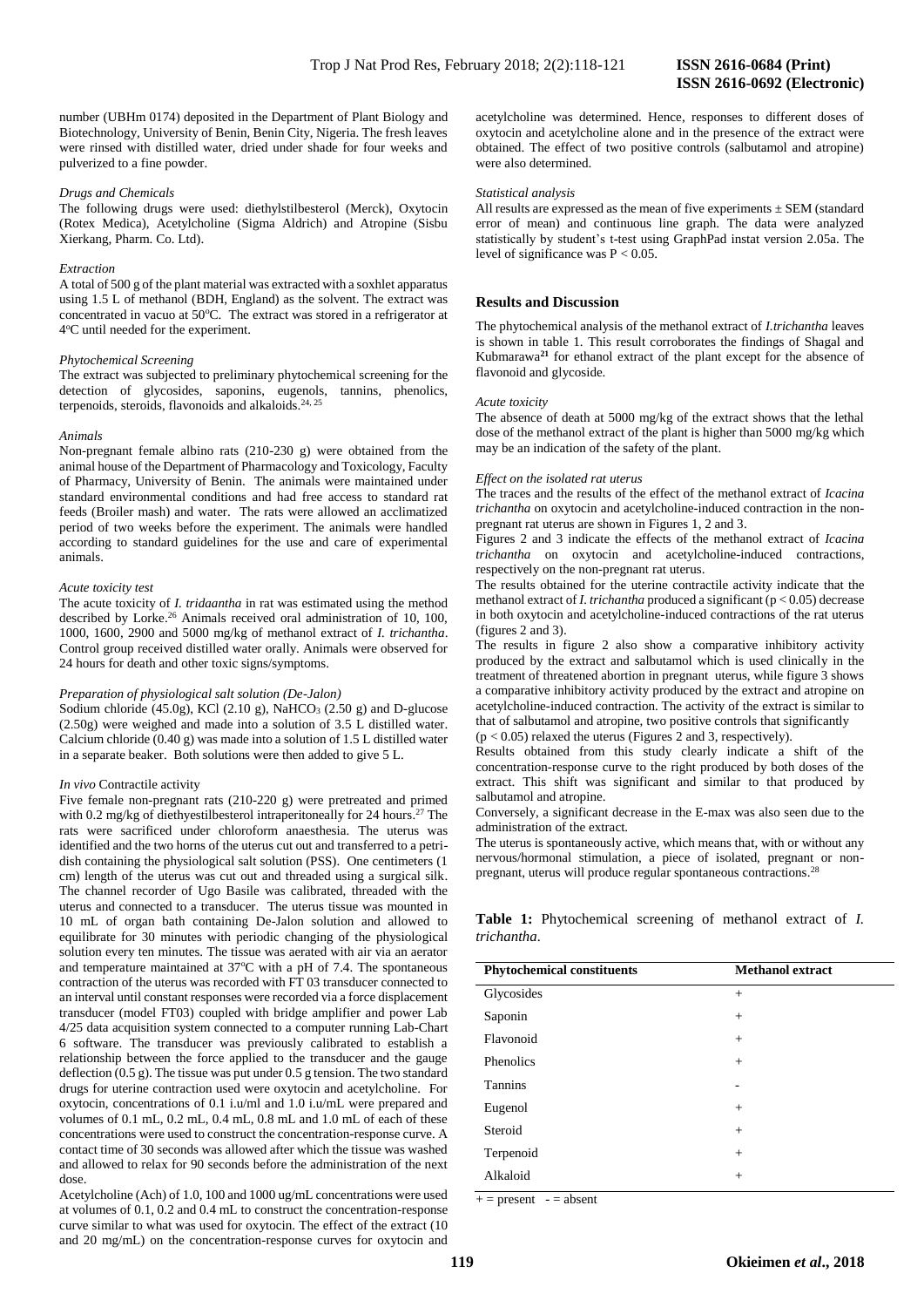**Table 2:** The acute toxicity test of methanol extract of *I. trichantha*

| Group          | Number of rats | Dosage $(mg/kg)$ | <b>Clinical signs</b> | ınn<br>Mortality  |
|----------------|----------------|------------------|-----------------------|-------------------|
|                | 5              | $0$ (Control)    | None                  | als<br>0/5<br>ext |
| $\overline{c}$ | 5              | 10               | None                  | 0/5<br>on         |
| 3              | 5              | 100              | None                  | ace<br>0/5<br>blc |
| 4              | 5              | 1000             | None                  | 0/5               |
| 5              | 5              | 1600             | None                  | 0/5<br>Cα         |
| 6              | 5              | 2900             | None                  | 0/5<br>It -       |
|                | 5              | 5000             | None                  | 0/5<br>po:<br>pre |

Our results showed that the extract at both doses produced significant inhibition of oxytocin and acetylcholine-induced contractions of the  $u$ it $v$ rine smooth muscle in non-pregnant rats. An increase in the EC<sub>50</sub> was also observed in the presence of the extract. The inhibitory effect of the extract was more prominent on oxytocin than acetylcholine. On its effect on oxytocin, it may be due to physiologic antagonism, while the effect on acetylcholine-induced contractions may be due to muscarinic receptor blockade. 28

# **Conclusion**

It can be concluded that the methanol extract of *Icacina trichantha*  possesses inhibitory activity on the uterine smooth muscles in nonpregnant rats, which is consistent with the literature report of its use in the treatment of spontaneous abortion.



**Figure 1:** Chart of tracing of the contractile activity in non-pregnant rat uterus.



**Figure 2**: Effects of the methanol extract of *Icacina trichantha* on oxytocin-induced contraction in the non-pregnant rat uterus. Values are mean percentage response  $\pm$  SEM (n = 5). \*P < 0.05 significantly different from oxytocin-induced contraction alone.



**Figure 3:** Effects of the methanol extract of *Icacina trichantha* on acetylcholine-induced contraction in the non-pregnant rat uterus. Values are mean percentage response  $\pm$  SEM (n = 5). \*P<0.05 significantly different from acetylcholine induced contraction alone.